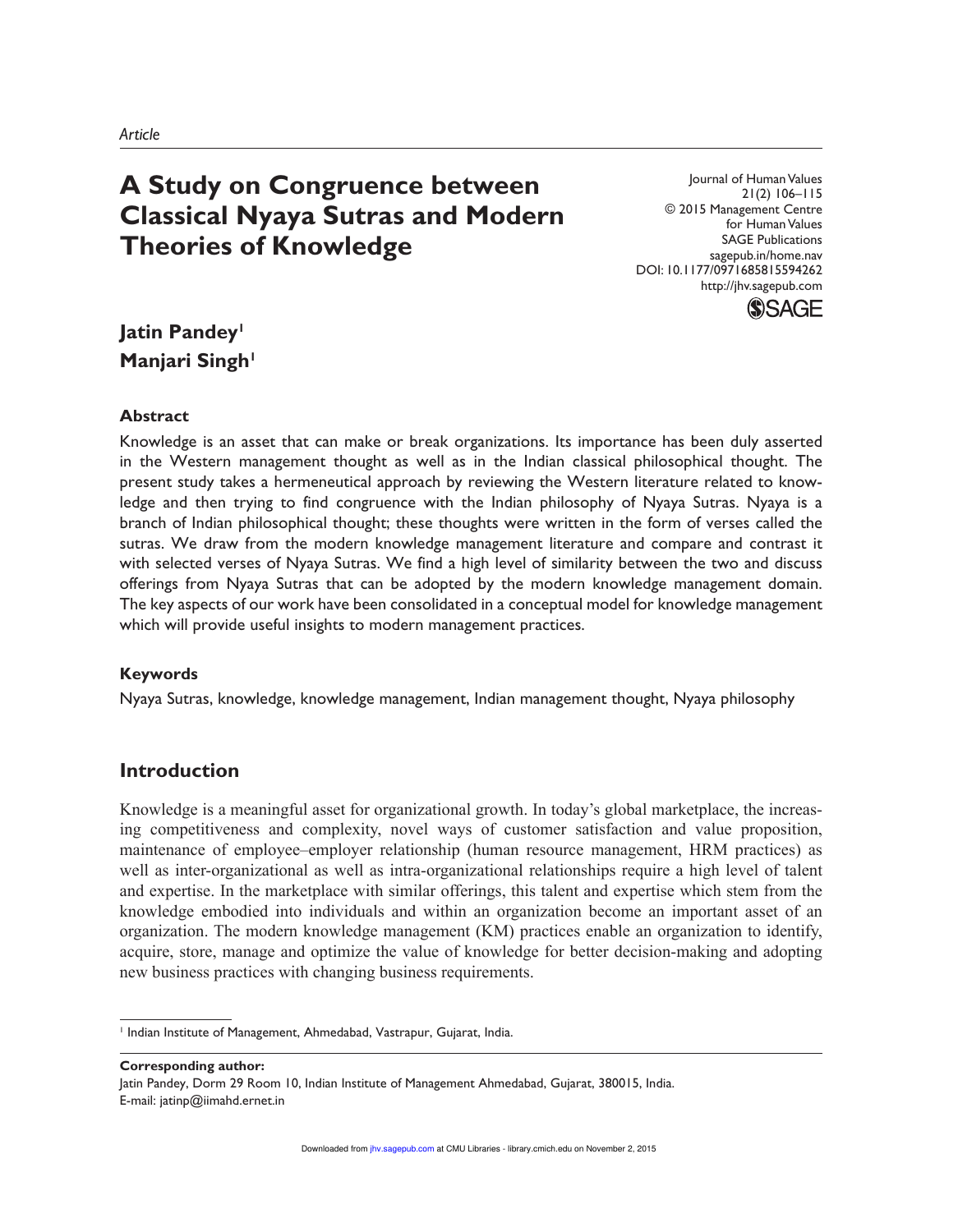The effectiveness and efficiency of decision making rests on how the knowledge required for making those decision is acquired, analyzed, utilized and shared.. In this context, the comparative study of Indian logic and knowledge philosophy will help knowledge engineers to understand the deeper implications of knowledge concepts and is used more effectively for decision-making and strategically planning of an organization. There is a lot of scope for accommodating classical Indian philosophies in modern management practices and thoughts. Sharma (2004) gives pointers in the directions of management thoughts that are shaped by classical Indian thoughts. Sharma (2005) presents extension of ideas of integrating ancient Indian thoughts to modern management theories and practices. He presents three models of transcendental management (AUM, HOPE and VEDA models) which reflect the relevance of ancient Indian thoughts in modern times. Ancient Indian education system have been proposed to 'help in facilitating the production of a creative, ethical and a learning mind' (Bhatta, 2009, p. 49). Sound philosophical background is associated with ancient Indian psychological constructs (Satija, 2013), e.g. in empirical investigations the interplay of classical Indian psychological constructs of asakti (attachment) and anasakti (detachment) with western psychological construct of burnout and emotional labour have been studied (Pandey & Singh, 2015) and how managerial decision making can be guided by constructs borrowed from the philosophy of Sankhya (one of the six orthodox systems (darshana) of Indian philosophy) (Pandey, Gupta & Naqvi, 2016). We take a hermeneutical interpretive route to study selected verses of Nyaya Sutras and try to see its relevance in modern business settings.

## **Nyaya—What Is It All About?**

We wish to bring into light that 'Nyaya' in our study does not mean 'justice' as translated from Hindi; it is the nomenclature of a stream of thought of Indian philosophy. Further, Nyaya philosophy has been written in the form of aphorism, that is, 'sutra'; therefore, the philosophy is also referred as Nyaya Sutra. Ganeri (1996) shows that the existence of strong rational, logical and empiricist trends in Indian thoughts was well known to both nineteenth-century European logicians (as well as to orientalists) and historians of logic.

Since the core of Indian religion has all along been reflective, Indian philosophy also grew along with it. Nyaya (Sanskrit: 'rule' or 'method') is one of the six orthodox systems (darshana) of Indian philosophy based on independent reasoning, such as, Vaisesika, Sankhya and Yoga philosophies. *Encyclopedia Britannica* states that Nyaya is important for its analysis of logic and epistemology. Nyaya Sutras forms the basis of the Nyaya school of philosophical speculation which was written by Gautama. Gautama's 'Nyaya darshana' or philosophy of Nyaya, written in the form of aphorism (sutra), is a comprehensive philosophical system which, similar to any such system, includes theories of being (ontology), knowledge (epistemology), inference (logic) and morals (ethics; Banarjee, 2003).

The present study tries to find congruence between the classic philosophy of Nyaya Sutras and the modern knowledge management literature. We have selected a few sutras from the vast array of sutras that match with KM domains. A similar selection was done by Nicholson (2010) by selecting relevant sutras for understanding debates in Nyaya.

#### **Importance of Knowledge as a Strategic Asset**

Bell (1973) describes this generation as 'information age', where information or knowledge replaces matter and energy as the primary resource of society, and information acts as 'strategic weapons'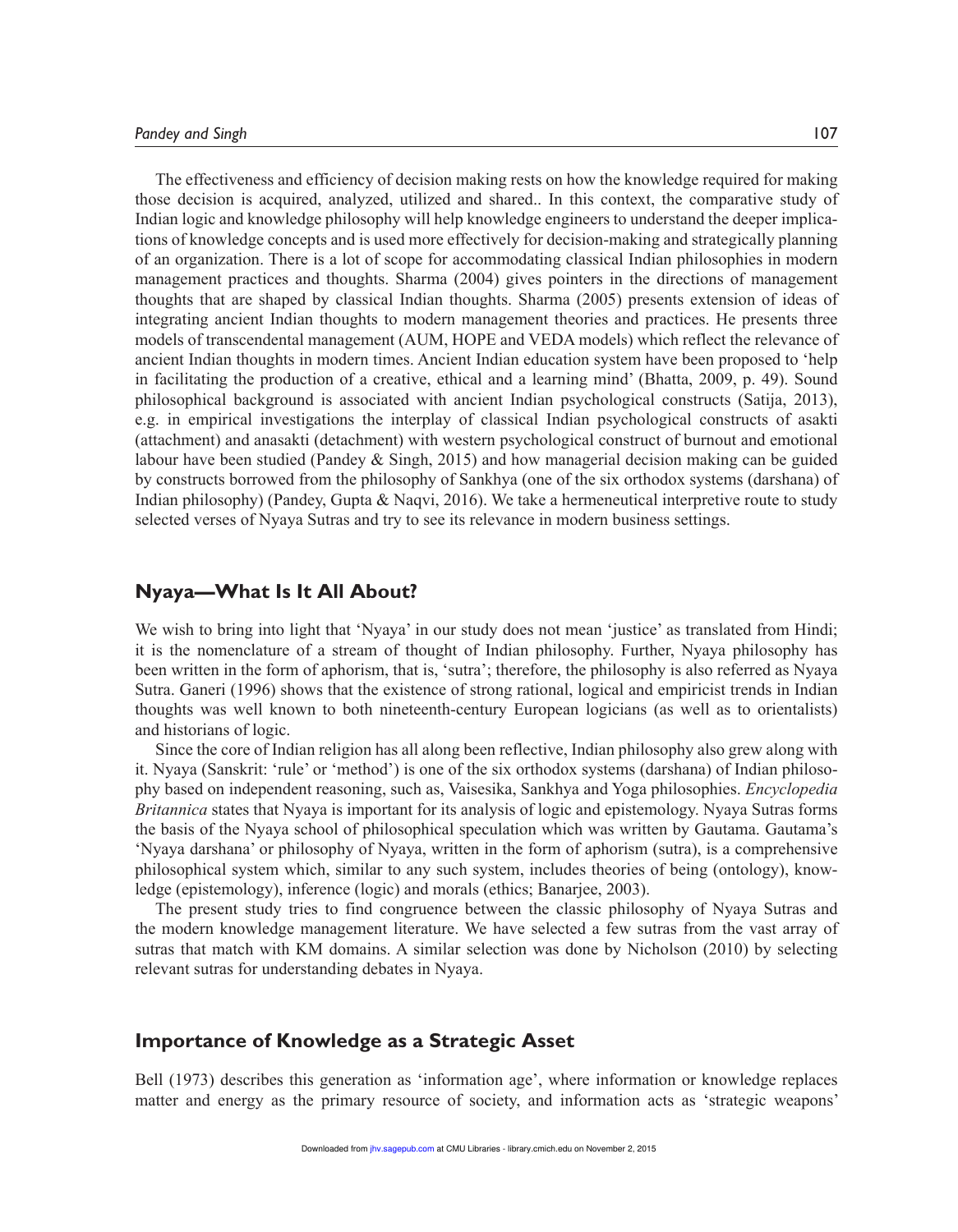(Parsons, 1983). Knowledge is thus taking the form of a factor of production in knowledge-intensive industries.

Characteristics of information as opposed to goods as suggested by Porat (1976) are: one, is difficult to divide or appropriate; two, is inherently in abundance (though it is often perishable); and three, may not display declining returns to use; however, more frequent the rises in value, the further it is used. These inherent characteristics of the information 'commodity' are having a deep influence on an extensive range of strategic and structural variables of curiosity to both practitioners and scholars (Glazer, 1991).

Poston and Speier (2005) recognize knowledge as a principal source of value creation. Organization's ability to create a high-quality, differentiated offering depends on the availability of accurate and timely knowledge (Nonaka, Toyama & Nagata, 2000). Knowledge thus acts as an intangible asset engraved in the human force of organizations (Bontis, Dragonetti, Jacobsen & Roos, 1999). The competitive advantage of organizations lies in their ability to manage knowledge effectively. The management of this asset that does not reflect directly in financial statements is done by the aid of knowledge management, which is concerned with all processes related to knowledge creation, storage, sharing and application (Alavi & Leidner, 2001).

Knowledge management can be looked through lenses of psychology, intellectual property, ethics and library science (Holsapple  $\&$  Joshi, 2001). We are interested in lenses of philosophy and organizational learning.

From a resource-based perspective, a study of organizations is done to see how prediction of performance in dynamic and competitive environment is done based on their resources (Collis & Montgomery, 1995). This prediction is possible through the aid of properly managed knowledge which should be valuable, rare, inimitable and non-substitutable (Barney, 1991).

Bishop, Boughlaghem, Glass and Matsumoto (2008) argue that an increase in innovation, enhanced coordination of efforts and activities and better responsiveness to change are the results of superior KM activities. Learning organizations are collections of networks in which interrelationships among individuals, that is, social networks, generate learning and knowledge. This knowledge base constitutes a firm's 'memory' (Cascio, 2005) and organizational capital which 'is that knowledge that has been captured/institutionalized within the structure, processes, and culture of an organization' (Petrash, 1996, p. 366).

#### **Study of Knowledge**

In the previous section, we established the vital place of knowledge in organizations, and we now take a step back and see what is the study of this knowledge. Epistemology, or the theory of knowledge (TOK) (Hillerbrand, 1988), is a philosophical principle that has been studied throughout time memorial by the legends of the past, including Durkheim, Descartes, Aristotle, Bernard and Plato. Epistemology is a modern science to study the TOK and to analyze the reasoning we use to differentiate between truthiness and fallacy of any knowledge. In early stages, modern epistemology is rooted out from the theory of metaphysics—a philosophical branch of modern science aimed to determine the real nature of things. Moving through a long journey of Greek philosophical studies, epistemology is one of the four major disciplines of philosophy which are metaphysics, ethics, logic and epistemology. Schiappa (1991) stated that the term is derived from Greek words 'episteme' (knowledge) and 'logos' (study of).

Expansion of the parameters of knowledge should be done by constant scrutiny based on novel and innovative evolving norms as knowledge in itself is neither concrete nor stagnant (Vejar, 2008).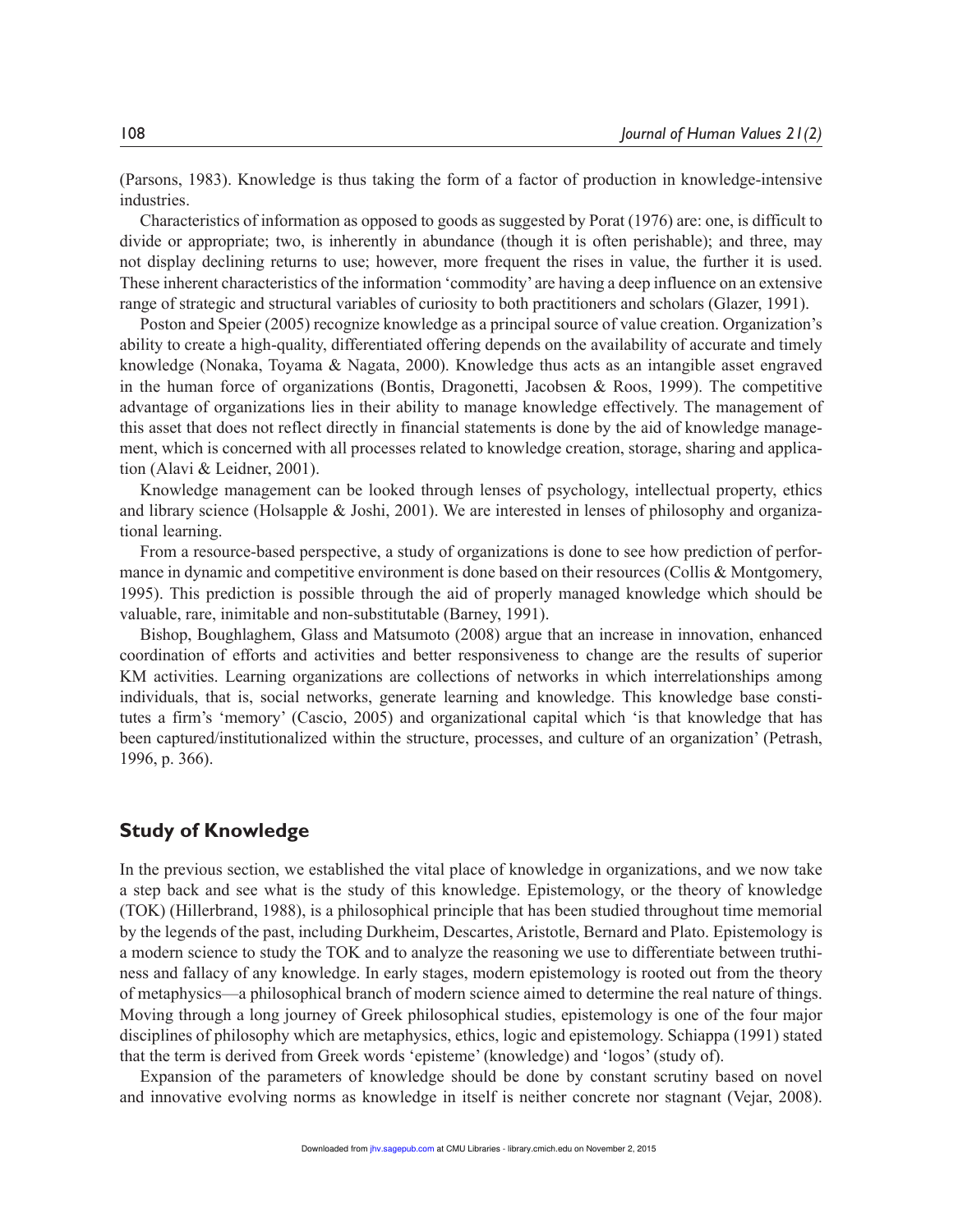We propose that the founding epistemological–philosophical foundation stone of Vedic philosophy could be of use to modern knowledge management domain in order to add a fresh perspective.

The oldest accepted theory in the Western philosophy to define knowledge is tripartite theory that has a long history and can be rooted back to Plato's philosophy. Various philosophers and logic science researchers anticipated Plato's theory as the first evidence to state 'that knowledge is justified true belief', which had an influential history over the future of epistemology; however, this was contradicted by various other scholars. The tripartite theory provides the standard definition of knowledge as follows: *S* knows that *P* if and only if (*P* being preposition):

- Proposition *P* is true
- S believes that *P* is true
- • *S* is justified in believing that *P* is true

The traditional TOK was accepted for a long time as a standard definition of knowledge. However, a study in 1960s by a philosopher Edmund Gettier contradicted the traditional TOK; Gettier's work presented two counter examples of the traditional knowledge theory. Gettier produced two cases, wherein intuitively the subject gains a justified true belief but fails thereby to know, demonstrating that the justified true belief does not suffice for knowledge (Turri, 2012). Harman (1973) responds that a false assumption must be essential to invalidate the latter as knowledge. Interestingly, the ancient Eastern philosophy on knowledge and logic science (Nyaya Sutra) also emphasized on the importance of fallacies of reason, argument, apprehension and knowledge.

# **Managing Knowledge: Scientific Art of Knowledge Management in Modern Literature**

#### *Classification of Knowledge*

In epistemological analysis of knowledge, it can be divided as tacit and explicit knowledge (Collins, 2010; Nonaka, 1991). In organizational context, the knowledge involved in strategic planning, operationalization of the firm's overall activities and various types of documentations is the explicit knowledge within the organization, whereas the knowledge set of employees and managers regarding their skills, experience and understanding on the firm's practices and functional framework forms the implicit knowledge (Stadler & Frensch, 1998). Leonard and Sensiper (1998) believes knowledge held in people's bodies and heads, our unarticulated knowledge, is the very basis of creativity and is neither easily captured nor codified. Explicit knowledge is easy to acquire, manage, operate through various methods and sources; however, it is very difficult to acquire and map the tacit knowledge of an individual in the organization (Dienes & Perner, 1999). Smith (2001) views tacit knowledge as academic knowledge or 'know-what' that is described in formal language, print or electronic media, often based on established work processes, using a people-to-documents approach. Over the last few decades, the increasing competitiveness in global market has reinforced the modern enterprises to engage with various KM practices and framework. An organization's selection for a particular KM framework is primarily based on objectives of the firm's core business practices, competitiveness in market and total knowledge asset of the organization. The selection of an appropriate KM approach leads to an enhancement in performance, customer value and effective sustainability in competitive market.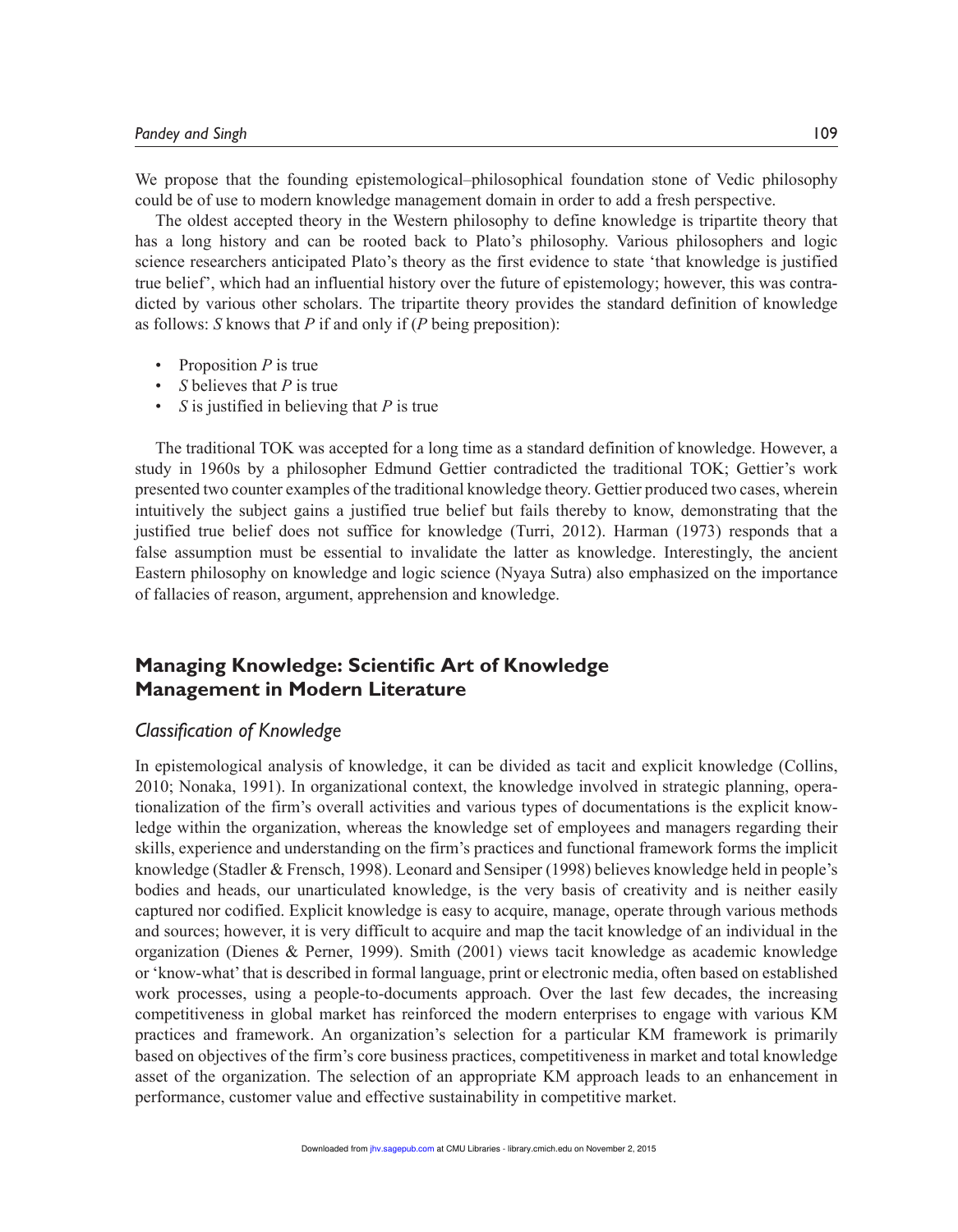The transitive relationship between the firm's performance and knowledge resources of the firm motivates managers and planners to identify, acquire and accumulate the entire knowledge gamut available within organization, including both tacit and explicit. To attend the maximum company value in a competitive environment, introducing innovative practices and products is a strategic approach of decision-makers. Innovation requires learning and knowledge. Importance of explicit knowledge in learning and innovation is often discussed in KM studies; however, the study of tacit knowledge and its importance need more attention of researchers to identify its potential contribution to the organization's performance.

In the modern philosophy, epistemological dimensions of tacit and explicit knowledge have been noted by several researchers, the major being Nonaka and Toyama (2003); as Polanyi's (1977) TOK argues for unspecified particulars of knowledge basis, it cannot be exhaustively justifiable which leads to the concept of tacit knowledge. Gurunathan (2005) discusses knowledge from the lenses of accretion, sharing and utilization of knowledge; individual's expectation from knowledge sharing also comes into play. An explicit knowledge can be coded, stored, articulated and shared for various purposes, whereas tacit knowledge is difficult to articulate. Hence, the importance of explicit knowledge over tacit knowledge always has attracted researchers for the explication of tacit knowledge. Nonaka and Takeuchi (1995) presented Socialization Externalization Combination Internalization (SECI) model in their work to define the conversions between tacit and explicit knowledge types. The four modes on the transformation of tacit knowledge into an expressible explicit knowledge were discussed.

Kikoski and Kikoski (2004) state that 'all knowledge either is tacit, or is rooted to tacit knowledge; that is, explicit knowledge depends on and is encompassed by tacit knowledge'. Thus, the real source of knowledge is the tacit knowledge. Polanyi's (1997) TOK supported the notion of cognitive nature of tacit knowledge. To explore the tacit knowledge, identifying right sources of knowledge is required. The modern TOK considers the four reliable sources of knowledge as perception, introspection, memory, reason and testimony. The Eastern philosophy of Nyaya Sutra also revealed the source of knowledge as perception, inference, comparison and word as the right source of knowledge.

## **The Nyaya View of Knowledge**

#### *Factors of Knowledge*

Knowledge relation in the Western philosophy is analyzed based on the following three factors: the subject, the object and the process of knowledge. A similar view is expressed by Robbins (2001) in his chapter on perception as follows: the perceiver, the target and the situation. Factors in the perceiver are attitude, motives, interest etc. Similarly, factors in the target are novelty, motion, sound, size, proximity; lastly, factors in the situation are time, work and social setting. For the generation of correct knowledge, these must be in accord with each other.

The corresponding factors in Nyaya Sutras are Pramata the subject, Prameya the object and Prama as knowledge (see Figure 1). It also recognizes special cause of knowledge as Pramana, which the Western logic looks as a method of knowledge (Chatterjee, 2008, p. 45).

#### *Types of Knowledge*

Knowledge identification, acquisition and representation have a long history in the Indian philosophy; we have covered the domain of Nyaya Sutra darshan or the philosophy of Nyaya Sutras. It rests on two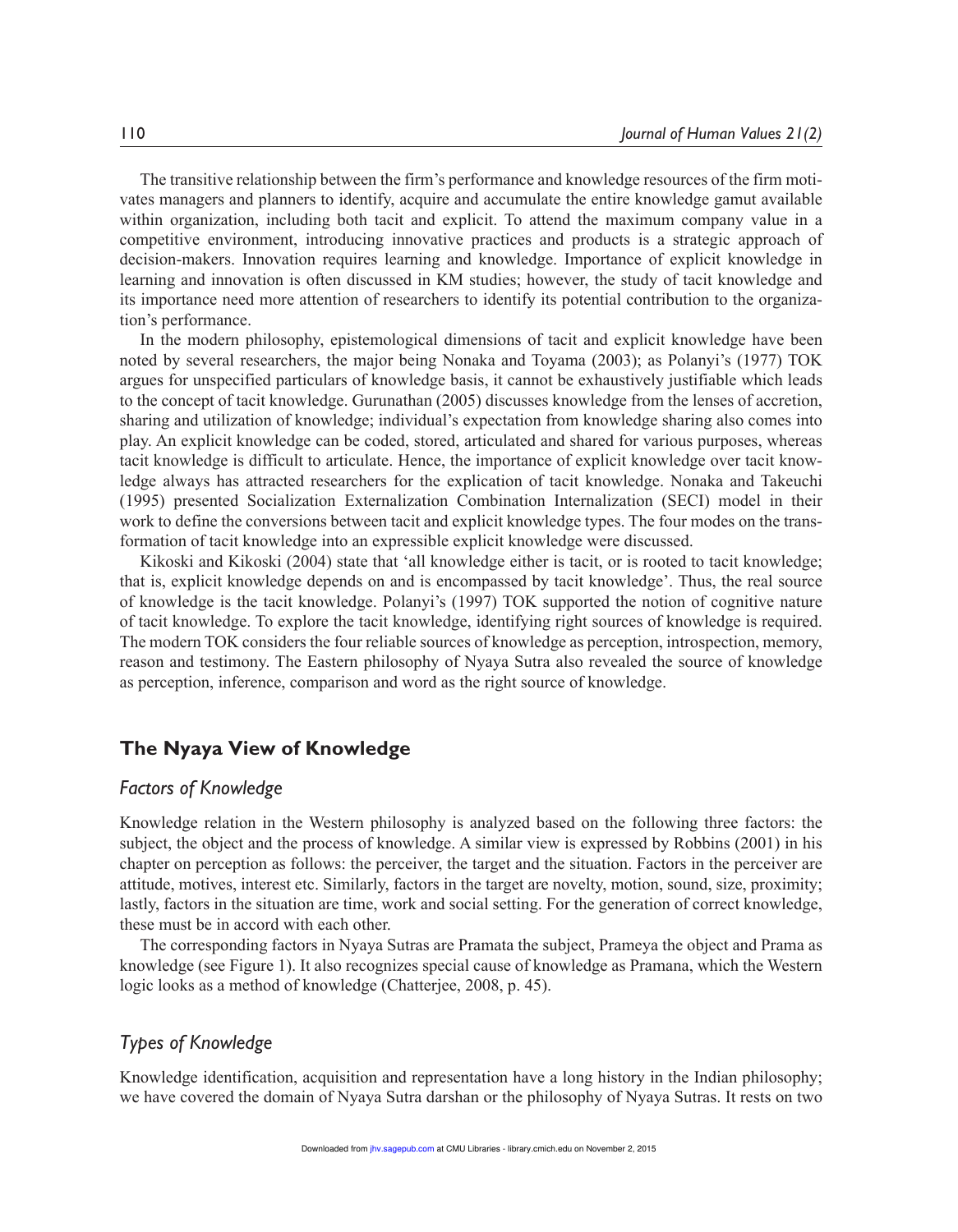

**Figure 1.** Factors Affecting Knowledge **Source:** Authors' own.

major divisions of knowledge that are experiential knowledge (*Anubhava*) and memory-based (*Smriti*) knowledge. The experiential knowledge is original in character since it is based on the present experience, whereas the memory-based knowledge stands on the reproduction of past experience. Both these types are further tested on their validity. A similar view is expressed by Goldman (1967) where he states that knowledge can be acquired by a combination of perception and memory.

Book 1, Chapter 1, Sutra 3 of Nyaya Sutras explains that the valid experiential knowledge is divided into those based on perception (*Pratyaksha*), inference (*Anumana*), comparison (*Upamana*) and testimony (*Shabda*; Vidyabhusana & Basu, 1913, p. 2) (see Figure 2). The Nyaya view gains footing by some experimental studies on knowledge like Pillow's (1989) two studies that investigated preschool children's ability to infer another person's knowledge or ignorance based on that person's recent perceptual experience. The results of these experiments suggest that the understanding of perception as a source of knowledge is present by the age of 3 years. Similarly, Pillow, Hill, Boyce and Stein (2000) conducted three experiments that investigated children's understanding of inference as a source of knowledge which indicates that children's understanding of inference as a source of knowledge grows gradually between 4 and 9 years of age. Thomas Reid (1983) suggested that, by our very nature, we accept testimonial sources as reliable and tend to attribute credibility to them unless we encounter special contrary reasons. Lackey's (2008) 'Learning from Words' is a sustained examination of the nature of testimony and the knowledge we often acquire from it.

From an organizational standpoint, the Petrash's (1996) framework identifies knowledge of employees as human capital, and also augments four other types of knowledge resources: organizational processes, customer capital and culture of organization and structure of an organization.



**Figure 2.** Sources of Knowledge **Source:** Authors' own.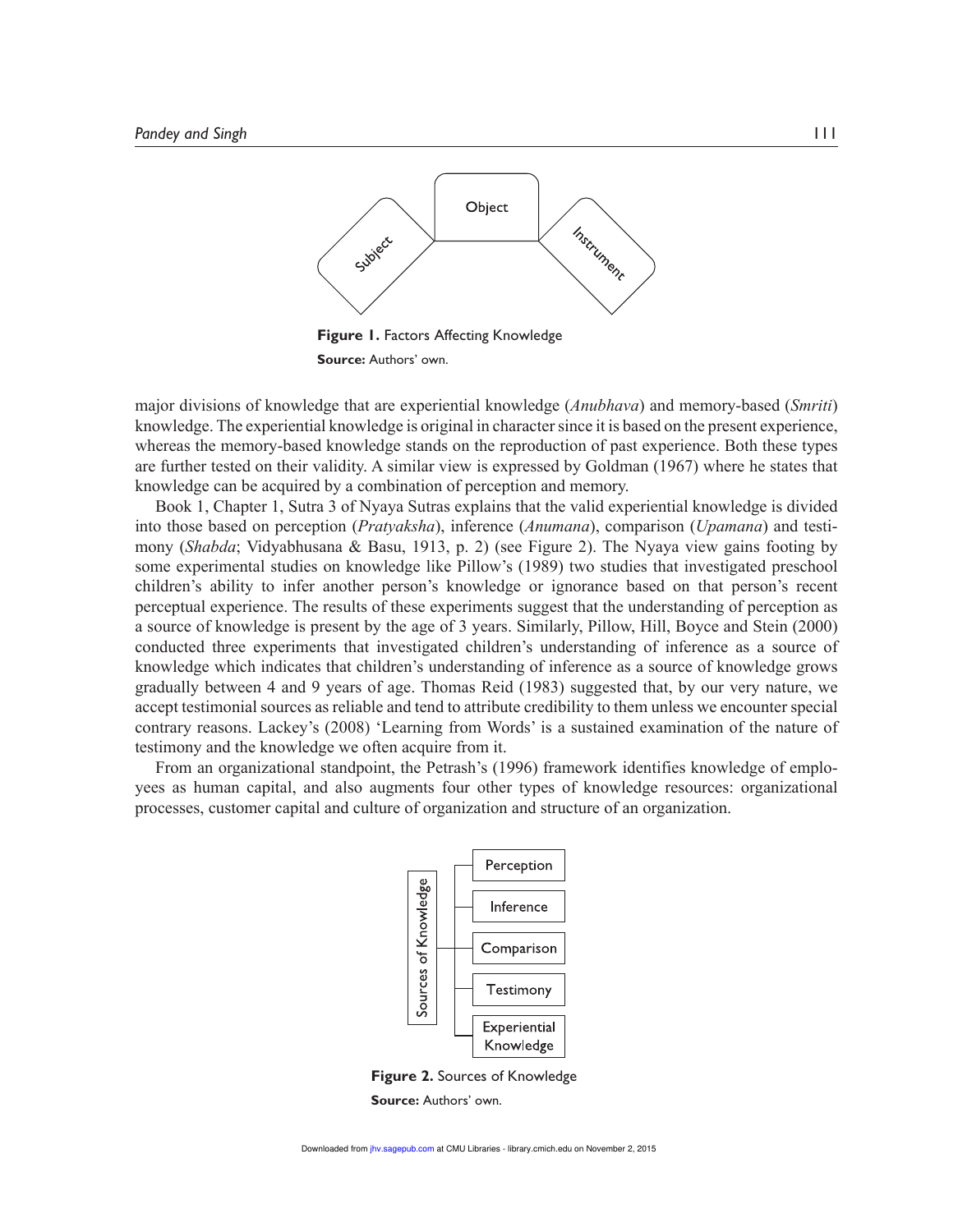From these sutras, we see that for an individual that constitutes the unit of organization, knowledge can flow through these sources and credit the knowledge account of individuals who in aggregation adds to the human capital asset of the organization.

#### *Generating New Knowledge*

In the Western philosophy, Aristotle's view of knowledge pioneered the theory of syllogism, defined as a deductive theory to deduce the knowledge from the perceived one. The perception leads to memory, which creates experience leading to memory and subsequently defines premises of syllogism. Syllogism is logical structure to define reasoning to generate knowledge through perceived information, which consists of three categorical propositions, two premises and one conclusion. The proposition consists of three major terms as follows: the subject term, middle term and predicate term.

Book 1, Chapter 1, Sutra 32 brings forth that the school of Nyaya sutra also defined syllogism as five-member syllogism (*Pancavayava-vakya*). The Nyaya syllogism has five elements: (i) the proposition to be established, *pratijna*; (ii) the reason, *hetu*; (iii) the example, *udhaharan*; (iv) the application, *upanaya* and (v) the statement of the conclusion, *nigamana* (Vidyabhusana & Basu, 1913, p. 10).

Knowledge inference plays an important role in decision-making. Two distinct prepositions related to the same strategic plan may be used as premise arguments that can be used to deduce a conclusion, thus leading to a decision. The generation of new knowledge should follow some logical pattern which could be verified in future. These five members of knowledge creation will help in structuring the new knowledge and help in documenting it for reference.

The knowledge-based theory of the firm believes that the utmost important resource that aids and assists in giving strategic direction to the firm is knowledge. Inimitability, social complexity, different bases of knowledge and firm capability, that is, knowledge inherent in human resources, lend competitive advantage to a firm (Deeds & Decarolis, 1999; Winter & Szulanski, 2001).

#### *Costs and Benefits of Knowledge*

It is common in the Indian culture to assign animals as representatives of qualities. We, therefore, use these animals to present a cost–benefit analysis framework for managing knowledge. Managing knowledge poses costs to firm and also adds value and not all knowledge creates competitive advantage (Leonard, 1995). A trade-off between the two gives organization its distinctive nature. The desired benefits and expected costs of the KM system and the major concerns regarding the KM systems are problems of optimization (Alavi & Leidner, 1999). We propose a matrix to decide knowledge activities that should be retained and those that should be discontinued through this JP (initials of the first author) Matrix (see Figure 3 for JP Matrix of knowledge management). The two dimensions of comparison are the cost involved in KM of an activity and the value added by the knowledge activity.

The best among them are Camels (Uştra in Sanskrit) that need low organizational support, but yield high returns followed by Elephants (Gaj in Sanskrit) that yield high results, but consume high input. The strategy for them should be cost-effectiveness in their management. Cats are low value and low cost KM activities that can be enhanced with changing times. Rats (Mushik in Sanskrit) eat away organizational resources without contributing anything, these must be eliminated. A typical example would be a costly technology aided knowledge management system for a firm with few employees might be a rat. The same investment for large and complex organization may turn out to be an elephant. Principle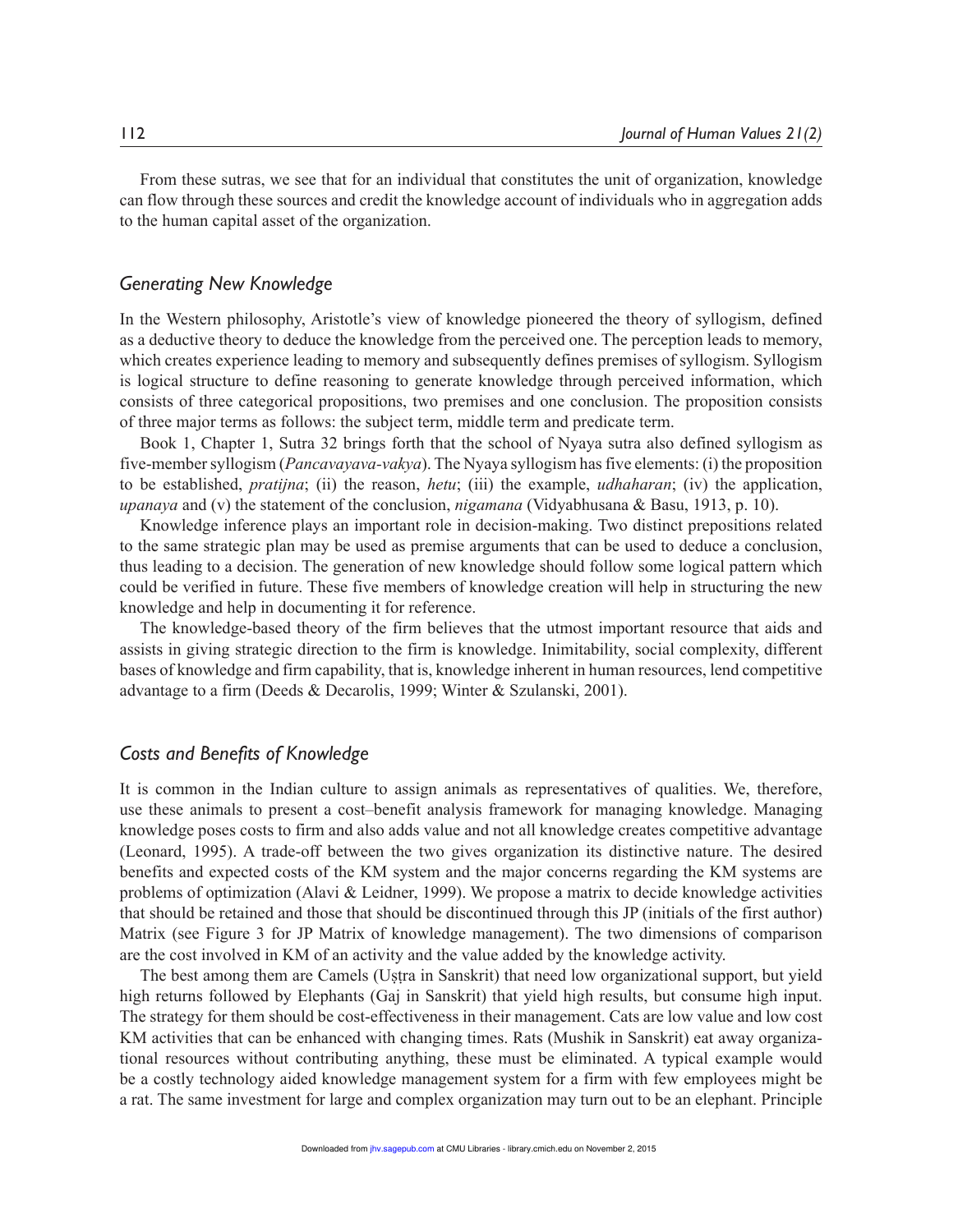

Cost of Knowledge Management

**Figure 3.** Matrix of Knowledge Management

**Source:** Authors' own.

of Quality circles is inexpensive to organization but adds lot of value which makes it a camel. If the Quality circles become a place of gossips with no value addition they move to the quadrant of cats (Bidal in Sanskrit).

This matrix has huge implications for organization. The HR policies and procedures, for instance, can benefit immensely if the identification of these activities and associated individuals is done. A screening tool to identify camels could be of great help in selection. Similarly, reward structures to transform cats to camels would help in the enhancement of human capital. Motivation and developmental activities will also be affected at the same time; there needs to be significant and effective motivation for camel to remain camels and elephants to move on to become camels. The implications for marketing could be in planning promotional activities; those that create maximum impact at least cost would be camels and those that require heavy investment to create heavy impact would be elephants. A structured intervention to phase out rats and move cats and elephants to the state of camels would enhance the organizational efficiency.

#### **Conclusion**

Penrose's (1959) theory of the growth of the firm, Nelson and Winter's (1985) evolutionary economics, and the gestalt notions of discontinuous perceptual change taken from Lewin (1935), still define the cutting edge of the learning- and knowledge-based approaches to the firm. Various Western epistemologist and philosopher defined knowledge theories. There is a close analogy between distinct knowledge theories given by the Western philosophers and the Eastern school of Nyaya Sutra. However, there is a requirement for more serious efforts to define and explore the field of knowledge and unearthing of classical existing views of knowledge that exists. The study takes one stream of Indian philosophy to check for congruence with the Western literature on knowledge. The proposed matrix can be a useful tool for managers for planning and executing knowledge-based activities for enhancing effectiveness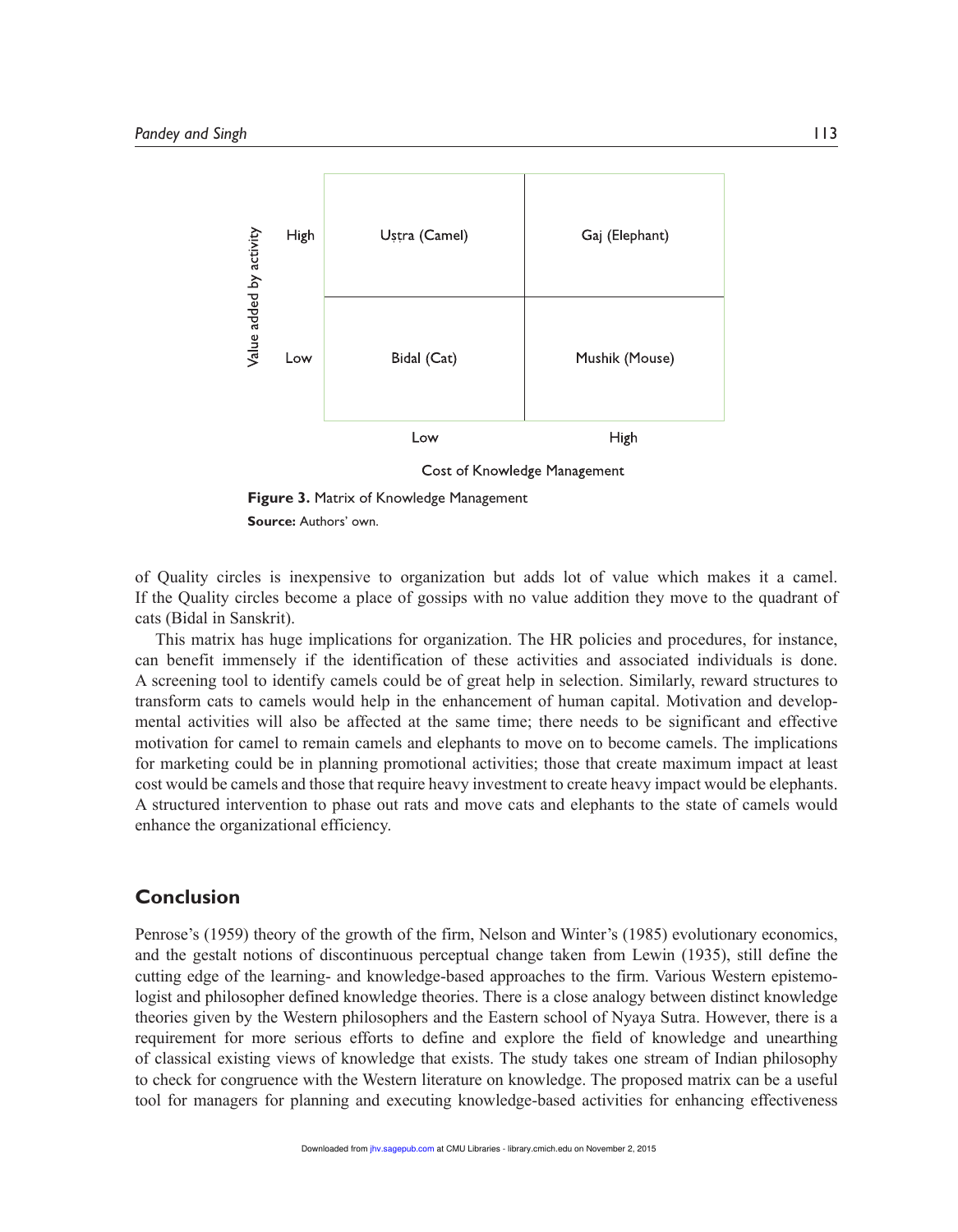and efficiency of the organization. Many other streams of thoughts exist that may be discussed in future studies.

#### **References**

- Alavi, M., & Leidner, D.E. (1999). Knowledge management systems: Issues, challenges, and benefits. *Communications for the Association of Information Systems, 1*(7), 1–37.
- ———. (2001). Review: Knowledge management and knowledge management systems: Conceptual foundations and research issues. *MIS Quarterly, 25*(1), 107–136.
- Banarjee, S. (2003). Theory of Nyaya: Some observations. *Indian Philosophical Quarterly, 30*(1), 103–110.
- Barney, J. (1991). Firm resources and sustained competitive advantage. *Journal of Management, 17*(1), 99–120.
- Bell, D. (1973). *The coming of post-industrial society*. New York: Basic Books, Inc.
- Bishop, J., Boughlaghem, D., Glass, J., & Matsumoto, I. (2008). Ensuring the effectiveness of a knowledge management initiative. *Journal of Knowledge Management, 12*(4), 16–29.
- Bhatta, C.P. (2009). Holistic personality development through education ancient Indian cultural experiences. *Journal of Human Values, 15*(1), 49–59.
- Bontis, N., Dragonetti, N.C., Jacobsen, K., & Roos, G. (1999). The knowledge toolbox: A review of the tools available to measure and manage intangible resources. *European Management Journal, 17*(4), 391–402.
- Cascio, W.F. (2005). Strategies for responsible restructuring. *The Academy of Management Executive, 19*(4), 39–50.
- Chatterjee, S. (2008). *Nyāya theory of knowledge* (Rev. ed.). Delhi, India: Bharatiya Kala Prakashan.
- Collins, H. (2010). *Tacit and explicit knowledge*. Chicago: University of Chicago Press.
- Collis, D.J., & Montgomery, C.A. (1999). Competing on resources: Strategy in the 1990s. In H.Z. Michael (Ed.), *Knowledge and strategy* (pp. 25–40). London: Routledge.
- DeCarolis, D.M., & Deeds, D.L. (1999). The impact of stocks and flows of organizational knowledge on firm performance: An empirical investigation of the biotechnology industry. *Strategic Management Journal, 20*(10), 953–968.
- Dienes, Z., & Perner, J. (1999). A theory of implicit and explicit knowledge. *Behavioral and Brain Sciences, 22*(05), 735–808.
- Enos, R.L. (1993). Protagoras and logos: A study in Greek philosophy and rhetoric.
- Ganeri, J. (1996). The Hindu syllogism: Nineteenth-century perceptions of Indian logical thought. *Philosophy East and West, 46*(1), 1–16.
- Glazer, R. (1991). Marketing in an information-intensive environment: Strategic implications of knowledge as an asset. *Journal of Marketing, 55*(4), 1–19.
- Goldman, A.I. (1967). A causal theory of knowing. *The Journal of Philosophy, 64*(12), 357–372.
- Gurunathan, L. (2005). *A study of the determinants of executive knowledge management*. Ahmedabad: Indian Institute of Management Ahmedabad.
- Harman, G. (1973). *Thought*. Princeton: Princeton University Press.
- Hillerbrand, E.T. (1988). Aristotle and epistemology: Implications for professional psychological training. *Professional Psychology, 19*(4), 468–473.
- Holsapple, C.W., & Joshi, K.D. (2001). Organizational knowledge resources. *Decision Support Systems, 31*(1), 39–54.
- Kikoski, C.K., & Kikoski, J.F. (2004). *The inquiring organization: Tacit knowledge, conversation, and knowledge creation: Skills for 21st-century organizations*. Westport: Greenwood Publishing Group.
- Lackey, J. (2008). *Learning from words: Testimony as a source of knowledge*. New York: Oxford University Press. Leonard, D. (1995). *Wellspring of knowledge*. Boston: Harvard Business School Press.
- Lewin, K. (1935). *A dynamic theory of personality: Selected papers*. New York, NY: McGraw-Hill.
- Nelson, R.R., & Winter, S.G. (1985). *An evolutionary theory of economic change*. Cambridge: Belknap Press.
- Nicholson, H. (2010). The shift from agonistic to non-agonistic debate in early Nyāya. *Journal of Indian Philosophy, 38*(1), 75–95.
- Nonaka, I. (1991). The knowledge-creating company. *Harvard Business Review, 69*(6), 96–104.